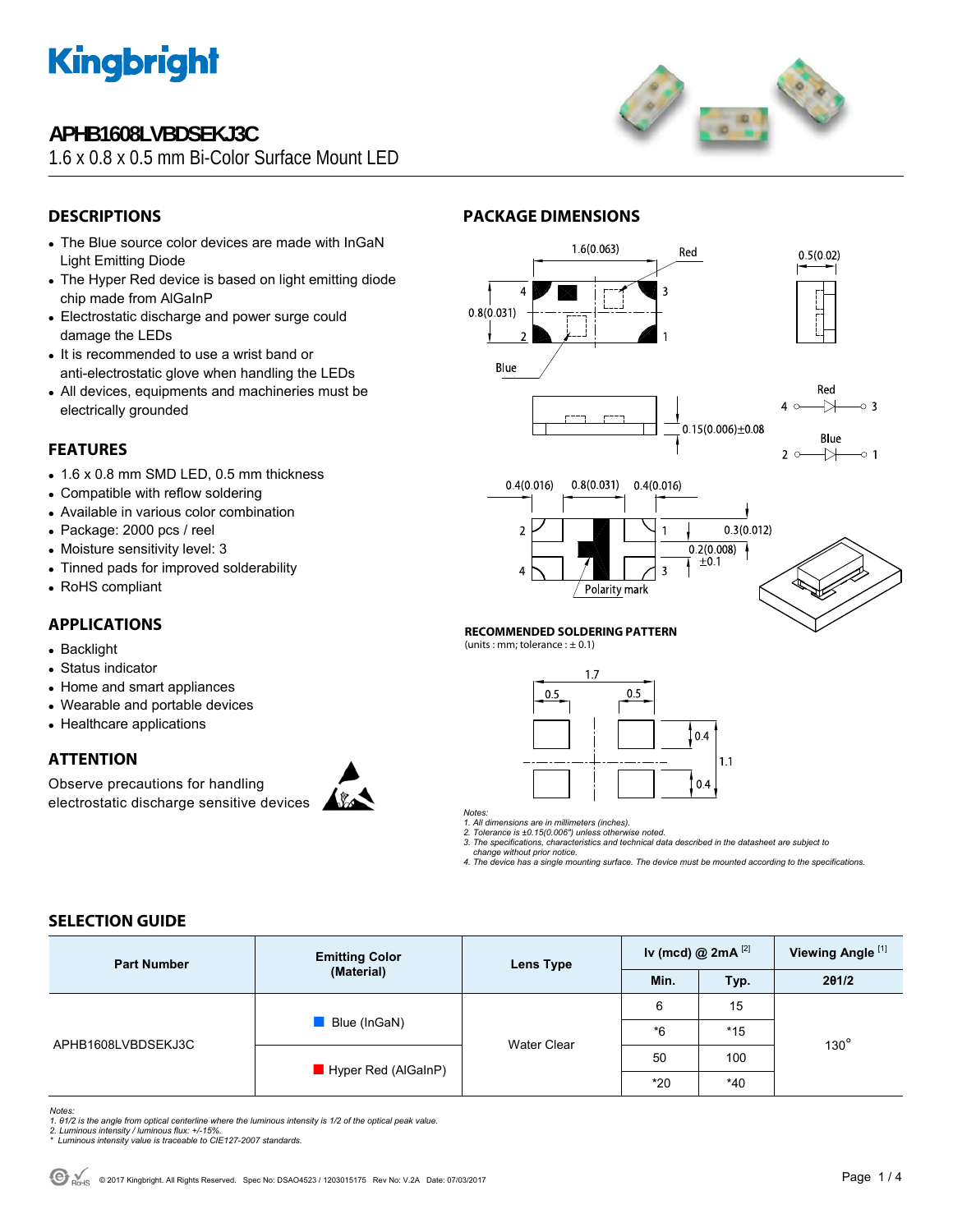### **ELECTRICAL / OPTICAL CHARACTERISTICS at T<sub>A</sub>=25°C**

| <b>Parameter</b>                                        | Symbol               | <b>Emitting Color</b>           | Value      |                          |                          | <b>Unit</b> |
|---------------------------------------------------------|----------------------|---------------------------------|------------|--------------------------|--------------------------|-------------|
|                                                         |                      |                                 | Min.       | Typ.                     | Max.                     |             |
| Wavelength at Peak Emission $I_F$ = 2mA                 | $\Lambda_{\rm peak}$ | Blue<br>Hyper Red               |            | 465<br>640               | $\overline{\phantom{0}}$ | nm          |
| Dominant Wavelength $I_F$ = 2mA                         | $\lambda_{dom}$ [1]  | <b>Blue</b><br><b>Hyper Red</b> |            | 470<br>625               | -                        | nm          |
| Spectral Bandwidth at 50% $\Phi$ REL MAX<br>$I_F = 2mA$ | Δλ                   | Blue<br>Hyper Red               |            | 22<br>20                 |                          | nm          |
| Capacitance                                             | C                    | <b>Blue</b><br>Hyper Red        |            | 100<br>27                |                          | pF          |
| Forward Voltage $I_F$ = 2mA                             | $V_F$ <sup>[2]</sup> | <b>Blue</b><br>Hyper Red        | 2.2<br>1.5 | 2.65<br>1.8              | 3.0<br>2.1               | $\vee$      |
| Reverse Current ( $V_R$ = 5V)                           | $I_R$                | <b>Blue</b><br>Hyper Red        |            | $\overline{\phantom{a}}$ | 50<br>10                 | uA          |

*Notes:* 

1. The dominant wavelength (λd) above is the setup value of the sorting machine. (Tolerance λd : ±1nm. )<br>2. Forward voltage: ±0.1V.<br>3. Wavelength value is traceable to CIE127-2007 standards.<br>4. Excess driving current and /

## **ABSOLUTE MAXIMUM RATINGS at T<sub>A</sub>=25°C**

| <b>Parameter</b>                        | Symbol                   | Value          | <b>Unit</b>      |             |
|-----------------------------------------|--------------------------|----------------|------------------|-------------|
|                                         |                          | <b>Blue</b>    | <b>Hyper Red</b> |             |
| Power Dissipation                       | $P_D$                    | 120            | 84               | mW          |
| Reverse Voltage                         | $V_R$                    | 5              | 5                | $\vee$      |
| Junction Temperature                    | $T_J$                    | 115            | 115              | $^{\circ}C$ |
| <b>Operating Temperature</b>            | $T_{op}$                 | $-40$ To $+85$ | $^{\circ}C$      |             |
| Storage Temperature                     | $T_{\text{stg}}$         | $-40$ To $+85$ | $^{\circ}C$      |             |
| DC Forward Current                      | lF.                      | 30             | 30               | mA          |
| <b>Peak Forward Current</b>             | $I_{FM}$ <sup>[1]</sup>  | 100            | 150              | mA          |
| Electrostatic Discharge Threshold (HBM) | $\overline{\phantom{0}}$ | 250            | 3000             | $\vee$      |

*Notes:* 

1. 1/10 Duty Cycle, 0.1ms Pulse Width.<br>2. Relative humidity levels maintained between 40% and 60% in production area are recommended to avoid the build-up of static electricity – Ref JEDEC/JESD625-A and JEDEC/J-STD-033.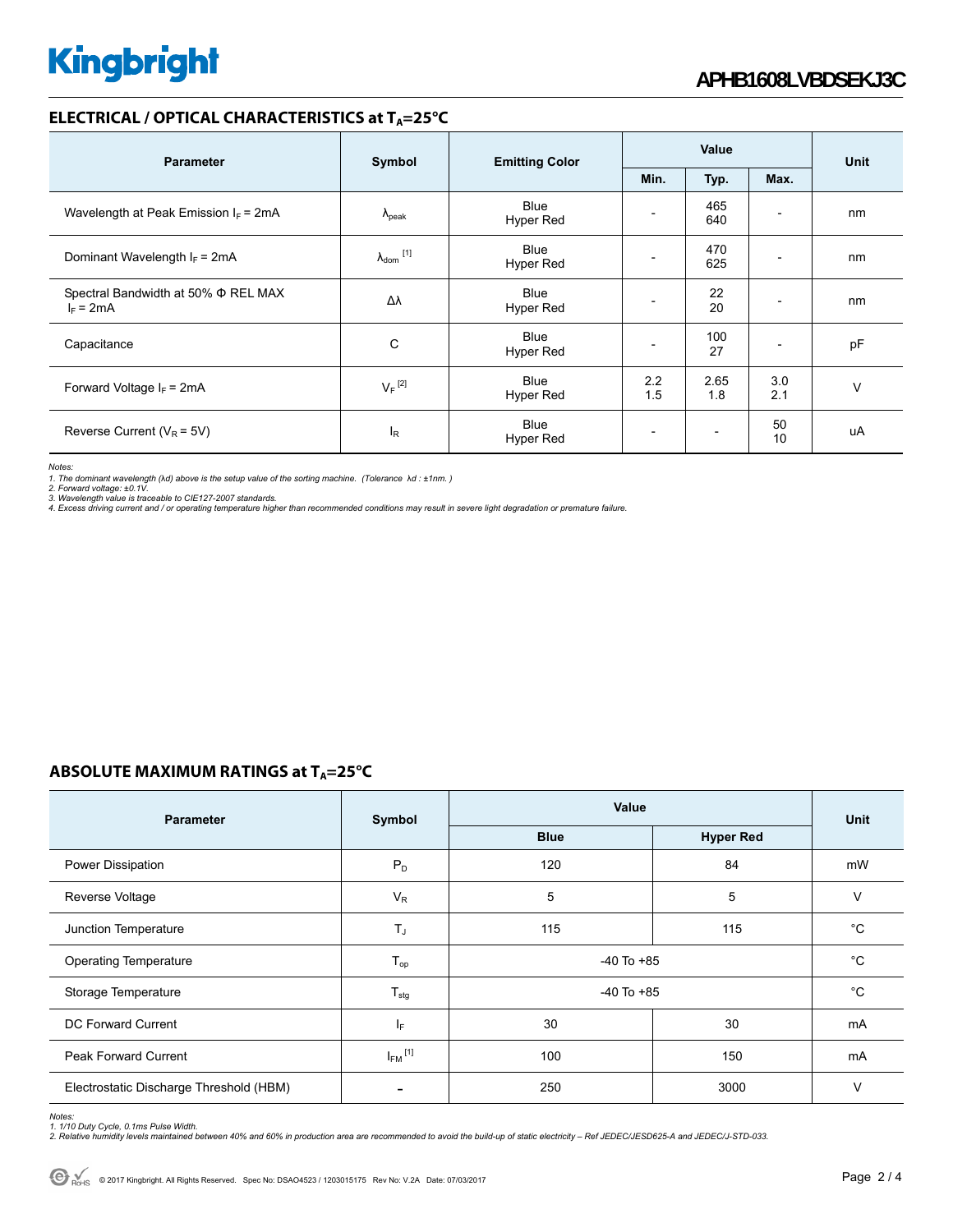# **Kingbright**

### **TECHNICAL DATA**



#### **SPATIAL DISTRIBUTION**



**BLUE** 





 $\bigodot$ <sub>RoHS</sub> © 2017 Kingbright. All Rights Reserved. Spec No: DSAO4523 / 1203015175 Rev No: V.2A Date: 07/03/2017